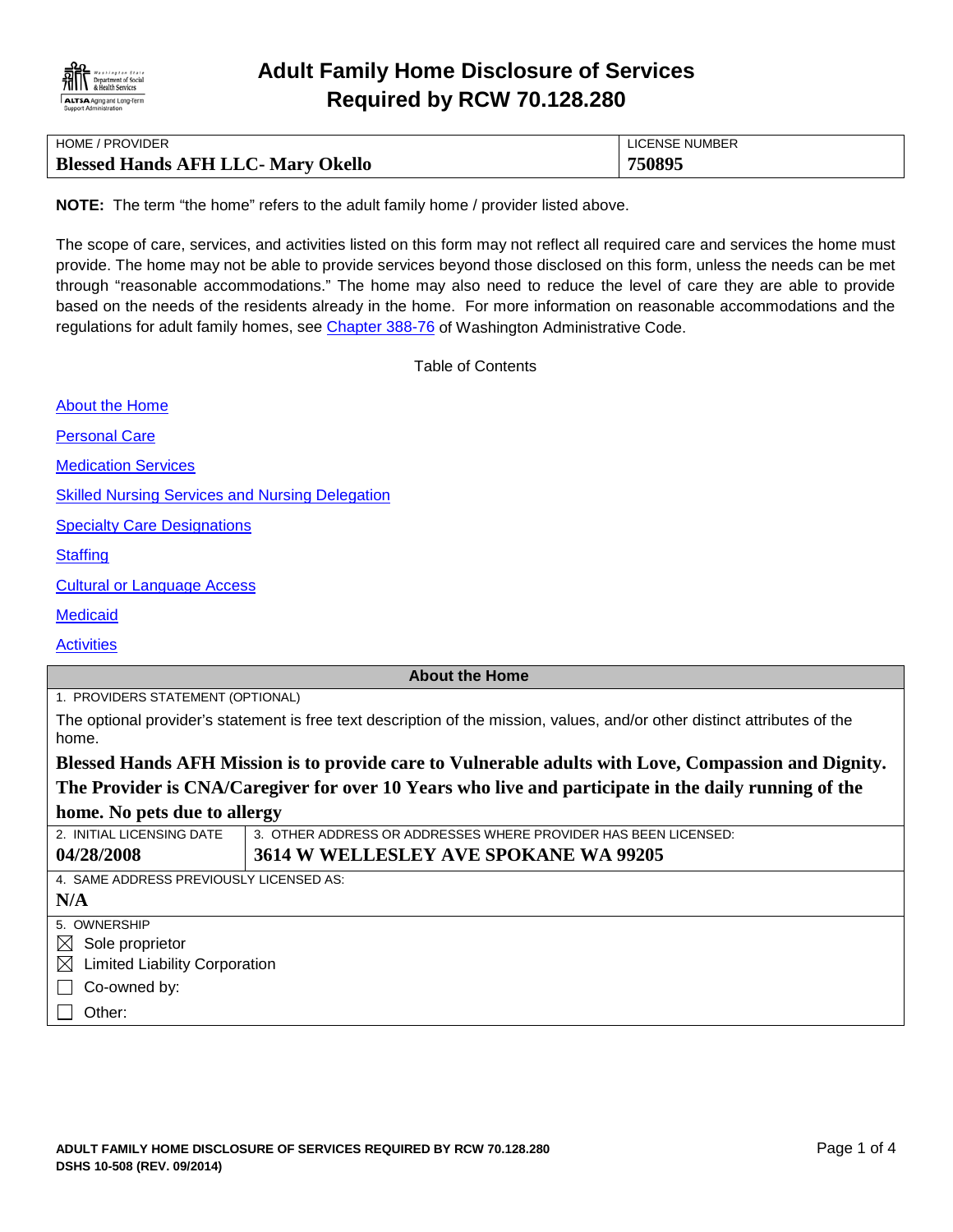#### <span id="page-1-0"></span>**Personal Care**

"Personal care services" means both physical assistance and/or prompting and supervising the performance of direct personal care tasks as determined by the resident's needs, and does not include assistance with tasks performed by a licensed health professional. (WAC 388-76-10000)

1. EATING

If needed, the home may provide assistance with eating as follows:

**Home provide eating assistance to clients cuing them during meals and total assistance with feeding when needed.**

2. TOILETING

If needed, the home may provide assistance with toileting as follows:

**Home provide toileting assistance by cuing client when using the bathroom and to perform total toileting care for both bowel and urine incontinence.**

3. WALKING

If needed, the home may provide assistance with walking as follows:

**Home provide monitoring client when walking, cuing client on using walking device such as walker and wheelchair one person physical assistance.**

4. TRANSFERRING

If needed, the home may provide assistance with transferring as follows:

**Home provide transfer assistance by monitoring client, cuing client to total transfer one person physical assistance.**

5. POSITIONING

If needed, the home may provide assistance with positioning as follows:

**Home provide assistance with positioning by monitoring, cuing to total one person assist.**

6. PERSONAL HYGIENE

If needed, the home may provide assistance with personal hygiene as follows:

**Home provide assistance with personal hygiene by setting up clients personal hygiene, cuing client to total assistance with the task.**

7. DRESSING

If needed, the home may provide assistance with dressing as follows:

**Home provide assistance with dressing by cuing client to perform the task, set up the to total assistance.**

8. BATHING

If needed, the home may provide assistance with bathing as follows:

**Home provide assistance with bathing client by cuing to total one person assistance**

9. ADDITIONAL COMMENTS REGARDING PERSONAL CARE

**We provide all the personal care e.g Trimming nails, and grooming facial hair.**

#### <span id="page-1-1"></span>**Medication Services**

If the home admits residents who need medication assistance or medication administration services by a legally authorized person, the home must have systems in place to ensure the services provided meet the medication needs of each resident and meet all laws and rules relating to medications. (WAC 388-76-10430)

The type and amount of medication assistance provided by the home is:

**Home provide medication assistance through Nurse delegation.**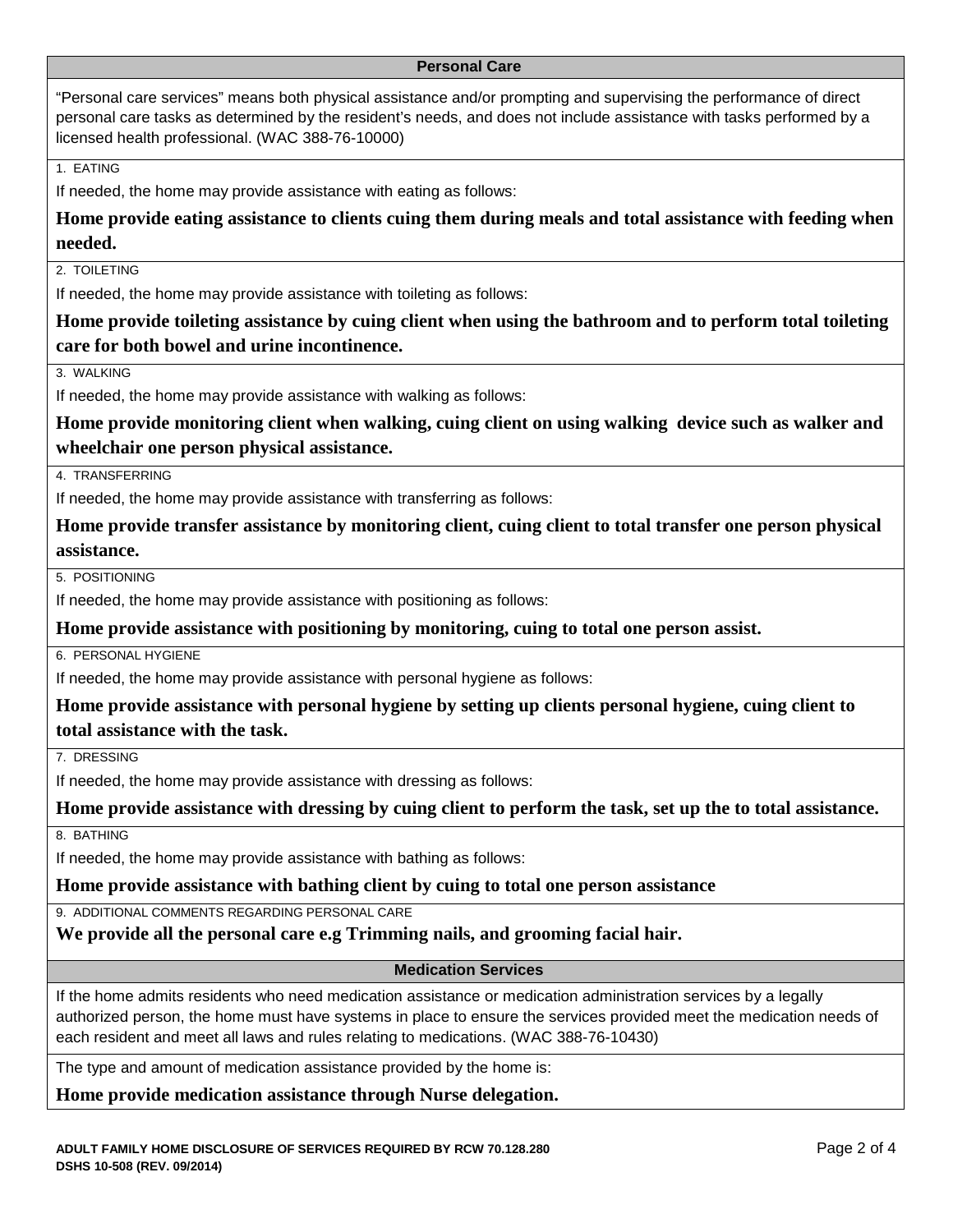| ADDITIONAL COMMENTS REGARDING MEDICATION SERVICES |
|---------------------------------------------------|
|---------------------------------------------------|

# **When client need medication to be administered then the home has to provide service through delegation**

### <span id="page-2-0"></span>**Skilled Nursing Services and Nurse Delegation**

If the home identifies that a resident has a need for nursing care and the home is not able to provide the care per chapter 18.79 RCW, the home must contract with a nurse currently licensed in the state of Washington to provide the nursing care and service, or hire or contract with a nurse to provide nurse delegation. (WAC 388-76-10405)

The home provides the following skilled nursing services:

## **Home provides the skilled nursing services through Nurse delegation.**

The home has the ability to provide the following skilled nursing services by delegation:

## **Oral,topical, rectal suppository,eye drop/ointment,insulin injection,blood glucose check.**

ADDITIONAL COMMENTS REGARDING SKILLED NURSING SERVICE AND NURSING DELEGATION

## **Home has nurse delegation procedures to follow to perform delegated task.**

### <span id="page-2-1"></span>**Specialty Care Designations**

We have completed DSHS approved training for the following specialty care designations:

 $\boxtimes$  Developmental disabilities

 $\boxtimes$  Mental illness

 $\boxtimes$  Dementia

ADDITIONAL COMMENTS REGARDING SPECIALTY CARE DESIGNATIONS

## <span id="page-2-2"></span>**Staffing**

The home's provider or entity representative must live in the home, or employ or have a contract with a resident manager who lives in the home and is responsible for the care and services of each resident at all times. The provider, entity representative, or resident manager is exempt from the requirement to live in the home if the home has 24-hour staffing coverage and a staff person who can make needed decisions is always present in the home. (WAC 388-76-10040)

 $\boxtimes$  The provider lives in the home.

 $\Box$  A resident manager lives in the home and is responsible for the care and services of each resident at all times.

 $\Box$  The provider, entity representative, or resident manager does not live in the home but the home has 24-hour staffing coverage, and a staff person who can make needed decisions is always present in the home.

The normal staffing levels for the home are:

 $\boxtimes$  Registered nurse, days and times: **Only as needed** 

 $\Box$  Licensed practical nurse, days and times:

 $\Box$  Certified nursing assistant or long term care workers, days and times:

 $\Box$  Awake staff at night

Other: **Provider is responsible for the care and services of each client at all tome.**

ADDITIONAL COMMENTS REGARDING STAFFING

## **Home has caregiver on site at all time**

## <span id="page-2-3"></span>**Cultural or Language Access**

The home must serve meals that accommodate cultural and ethnic backgrounds (388-76-10415) and provide informational materials in a language understood by residents and prospective residents (Chapter 388-76 various sections)

The home is particularly focused on residents with the following background and/or languages:

## **Any background and Speaks English.**